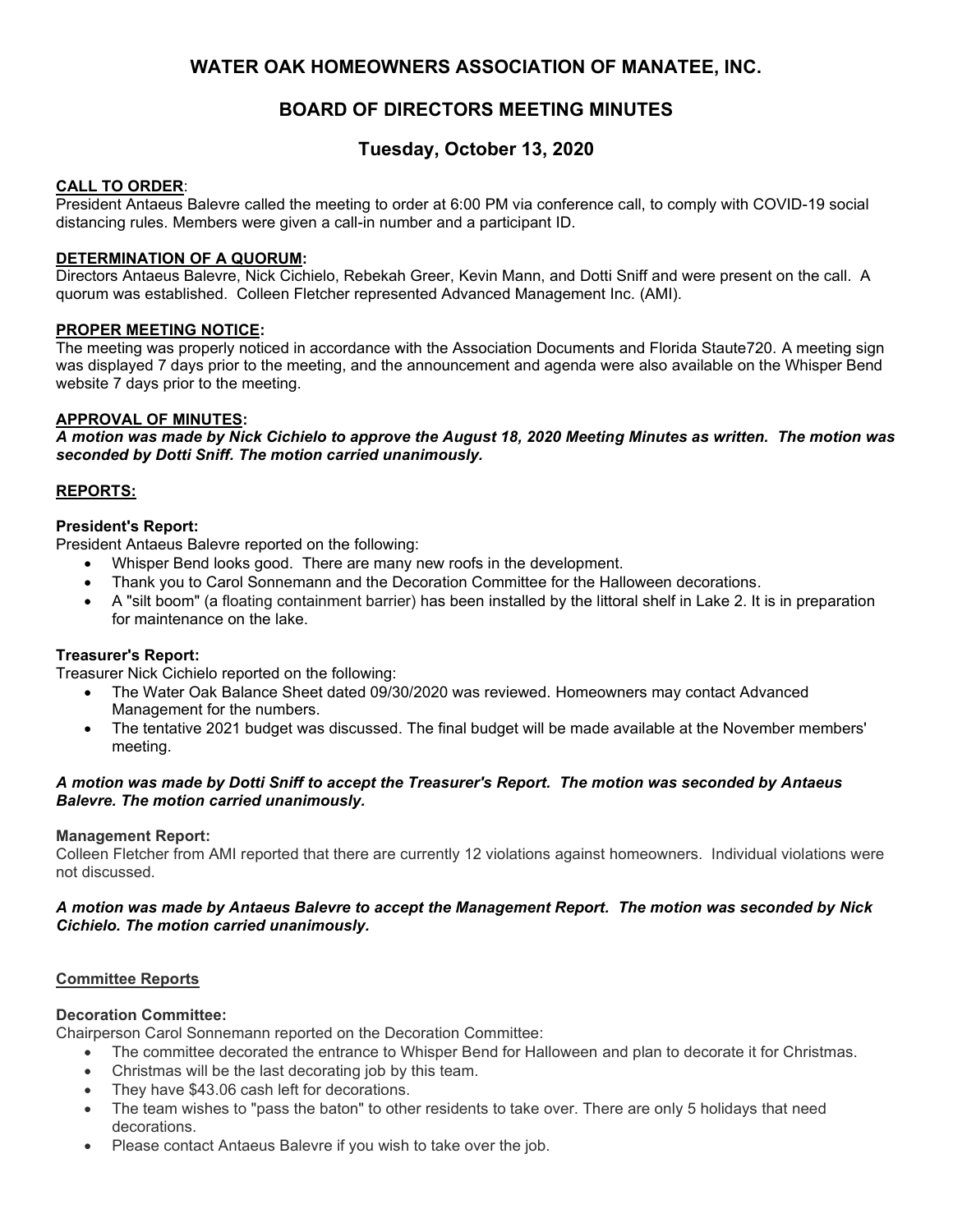## **Architecture Committee:**

Rebekah Greer presented the 3 ARC requests.

- 1.  $670864<sup>th</sup> PL E$  removal of intrusive trees in front yard
- 2.  $630667<sup>th</sup> ST E install 6-foot fence in back yard$
- 3. 6703 63rd TER E roof replacement

*A motion was made by Antaeus Balevre and seconded by Rebekah Greer to approve requests #1 and #3 and conditionally approve #2 with the caveat that the fence does not go past 12 feet from the back of the house. The motion carried unanimously.*

### **Welcome Committee**:

Nick Cichielo gave the Welcome Committee report.

- Welcome to Whisper Bend brochures were given to 2 new residents.
- Coleen at AMI was notified of the new residents.

#### **OLD BUSINESS:**

#### *A motion was made by Nick Cichielo to fire Solitude Lake Management Co. and hire Pond Professional LLC. as the Whisper Bend lake maintenance company. The motion was seconded by Dotti Sniff. The motion carried unanimously.*

- a) Pond Professional began Pond 2 maintenance and the cleanup of the littoral shelf. They installed the silt boom, sprayed the unwanted vegetation, and unclogged the drains. They are scheduled to return in 2 weeks to remove the debris.
- b) A bid was received from Aquagenix for approximately \$4800 to stock Lake 2 with fish. Additional bids are pending.
- c) Both sides of the wall on Linger Lodge Rd. need to be repaired and painted. The inside of the wall can only be painted if the trees and shrubs are cut back and access is provided. The vinyl fence behind 64th Ter E, on 65<sup>th</sup> Ave E, and on Lincoln Rd is in disrepair. Sections are dirty, bent, and moldy. The Board is receiving bids to repair/maintain the fence and wall.
- d) Trees on 65<sup>th</sup> AVE E and Lincoln Rd need to be trimmed before the fence can be power washed. There are 24 palm trees and 6 oaks. The Board is receiving estimates for this work.
- e) The 25 oak trees overhanging the wall on Linger Lodge Rd need trimming before the wall is painted.
- f) The 12 palm trees at the entrance to Whisper Bend are growing too tall to maintain. The removal of these trees is a future expense and must be planned for.
- g) The Whisper Bend signs at the entrance are deteriorating and will need to be replaced. This is another expense that must be planned for. Rebekah Greer suggested that the Board should apply for the County Grant to help cover the cost.
- h) Status of debts owed to the Association: Due to an incorrect estoppel letter sent by Resource Property Management (our former management company) for the foreclosure and sale of **Lot 2**, the Association received \$300 instead of the \$3,000 owed. No legal action can be taken against RPM.

On the second case, the owner of **Lot 149** agreed to a payment plan to pay off the money owed to the Association. \$2,500 is to be paid immediately, with the balance to be paid in monthly installments of \$600 each until paid. As long as the owner is not in default under the terms of the agreement, the pending lien foreclosure will become inactive or stayed until such time the sums owed the Association are paid in full. At that time, the case will be dismissed, and the lien released. The agreement was filed by the law firm Porges, Hamlin, Knowles & Hawk.

### **NEW BUSINESS:**

a) The Board discussed whether a Reserve Study would be beneficial. It was decided that it would be too expensive.